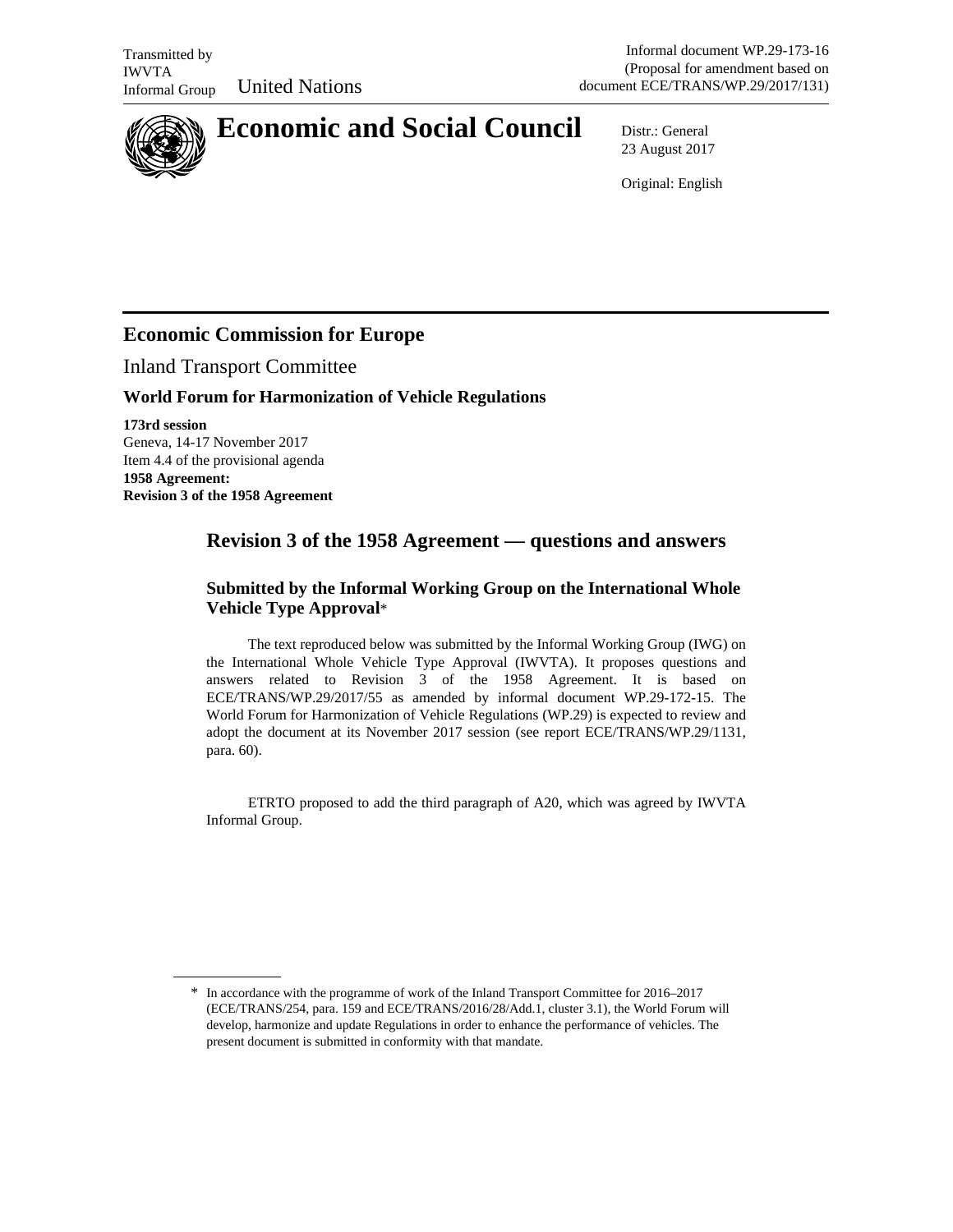## **Revision 3 of the 1958 Agreement — questions and answers**

This document proposes questions and answers related to Revision 3 of the 1958 Agreement.

*Note:* The text of the following questions and answers is not legally binding. Only the text of Revision 3 of the 1958 Agreement, once it has entered into force, will be legally binding for Contracting Parties. More information on the development of Revision 3 of the 1958 Agreement is available on the United Nations Economic Commission for Europe (UNECE) website.

The list with GENERAL QUESTIONS RELATED TO WP.29 AND ITS SUBSIDIARY BODIES can be found at: www.unece.org/trans/main/wp29/faq.html

List of Questions:

- Q1 What is the 1958 Agreement?
- Q2 What is the concept of mutual recognition under the 1958 Agreement?
- Q3 What are the merits of joining the 1958 Agreement?
- Q4 Can a country using self-certification become a Contracting Party to the 1958 Agreement and apply UN Regulations?
- Q5 What is the meaning of "applying" a UN Regulation? What are the rights and obligations of the Contracting Parties to the 1958 Agreement?
- Q6 What are the voting rights for Contracting Parties?
- Q7 Is it an obligation for a Contracting Party to the 1958 Agreement to grant typeapprovals in accordance with a UN Regulation?
- Q8 Does a Contracting Party to the 1958 Agreement have to apply all UN Regulations?
- Q9 Are UN Regulations legally binding?
- Q10 Are UN Regulations mandatory? Can alternative national requirements remain in place?
- Q11 How can Contracting Parties influence the development and the evolution of UN Regulations?
- Q12 Is it possible to use UN Regulations without being Contracting Party to the 1958 Agreement?
- Q13 Is it possible to issue a type-approval under an earlier version of a UN Regulation? If yes, how does the mutual recognition of approvals take place?
- Q14 How can a Contracting Party gain access to an earlier version of a UN Regulation?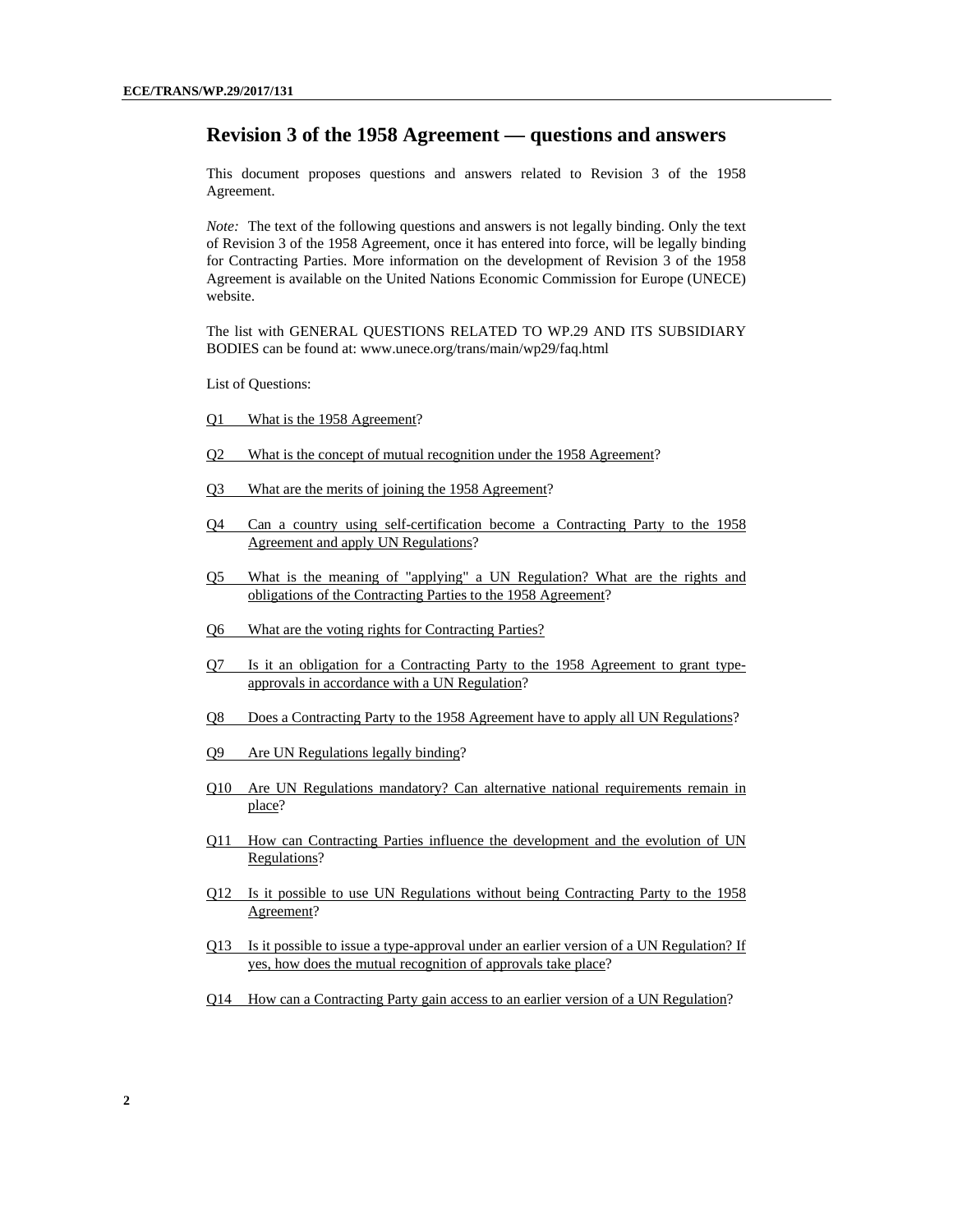- Q15 What happens with UN Regulations and their amendments adopted under Revision 2 of the 1958 Agreement and with type-approvals granted prior to the entry into force of Revision 3 of the 1958 Agreement?
- Q16 What is the Conformity of Production (COP) procedure?
- Q17 What happens when the production of a type-approved product is discontinued or stopped?
- Q18 What procedure is required to accede to the 1958 Agreement? Who (what agency), when, and what should be submitted to the United Nations to accede to the 1958 Agreement?
- Q19 How can non-governmental organizations participate in the 1958 Agreement?
- Q20 How to apply a UN type approval number as from the entry into force of Revision 3 of the 1958 Agreement?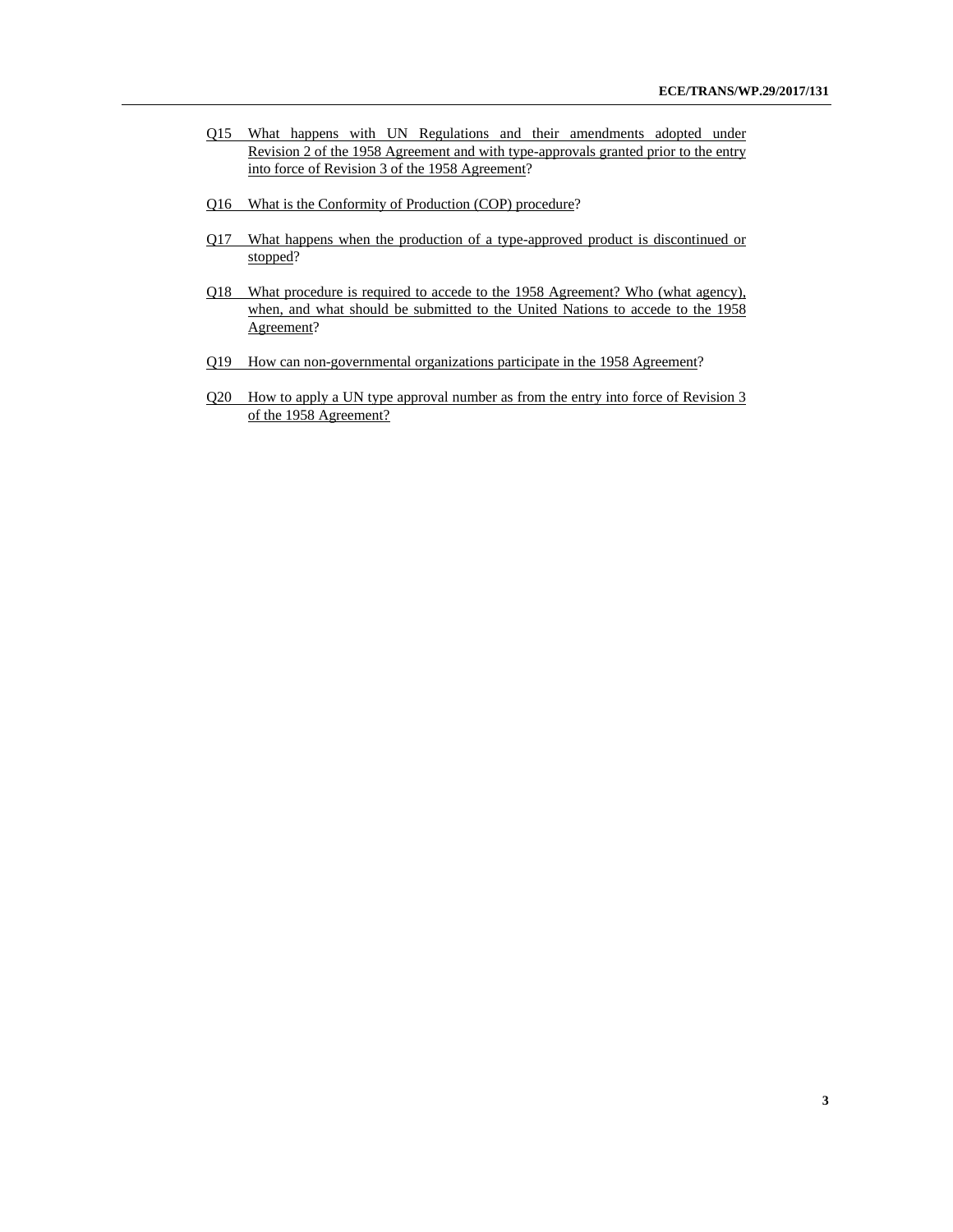**4**

**A.** Revision 3 of the 1958 Agreement - Question and Answers  $(Q\&A)$ <br>
Q&A number:<br>
Q1 What is the 1958 Agreement?<br>
The 1958 Agreement is a multilateral United Nations agreement with the objective of establishing uniform Harmonization of Vehicle Regulations (WP.29) in consideration of the latest social needs and technological development.

The 1958 Agreement was revised in 1995 (Revision 2) to promote the participation of non-United Nations Economic Commission For Europe (UNECE) member States (such as Japan, South Africa, Australia) and became a global agreement.

Furthermore, the Agreement recognizes self-certification as an alternative to type approval and, therefore, does not preclude those countries whose rules and regulations are implemented through self-certification from becoming Contracting Parties (see also Question 4 below). The text of the Agreement as well as all UN Regulations annexed to it can be consulted or downloaded at:www.unece.org/trans/main/wp29/wp29regs.html

Entering into force in 2017, the main goals of Revision 3 are to further increase the attractiveness of the 1958 Agreement, to improve the quality of the rulemaking and approval procedures and to provide more flexibility.

The most important changes introduced with Revision 3 of the 1958 Agreement are:

- (a) Possibility to issue type approvals to earlier versions of UN Regulations (see also Question 11);
- (b) Change of the voting majority threshold for UN Regulations and amendments thereof from 2/3 to 4/5;
- (c) Introduction of the possibility of virtual testing (if so foreseen in the specific UN Regulation);
- (d) Introduction of the possibility to grant exemption approvals for new technologies not meeting all requirements of a UN Regulation (but safeguarding an equivalent level of safety and environmental protection);
- (e) Standardization of type approval documentation via the obligation to include information documents into UN Regulations;
- (f) Introduction of a UN Database for Exchange of Type Approval information (DETA) with the possibility to replace approval markings by a Unique Identifier;
- (g) Introduction of an International Whole Vehicle Type Approval (IWVTA) to further promote harmonization and mutual recognition;
- (h) Possibility to vote in favour of new UN Regulations without being obligated to start applying them immediately;
- (i) Enhanced provisions on the Conformity of Production (COP);
- (j) Inclusion of criteria for technical services;
- (k) Enhanced safeguard provisions;
- (l) Procedure for solving diverging interpretation issues between Contracting Parties.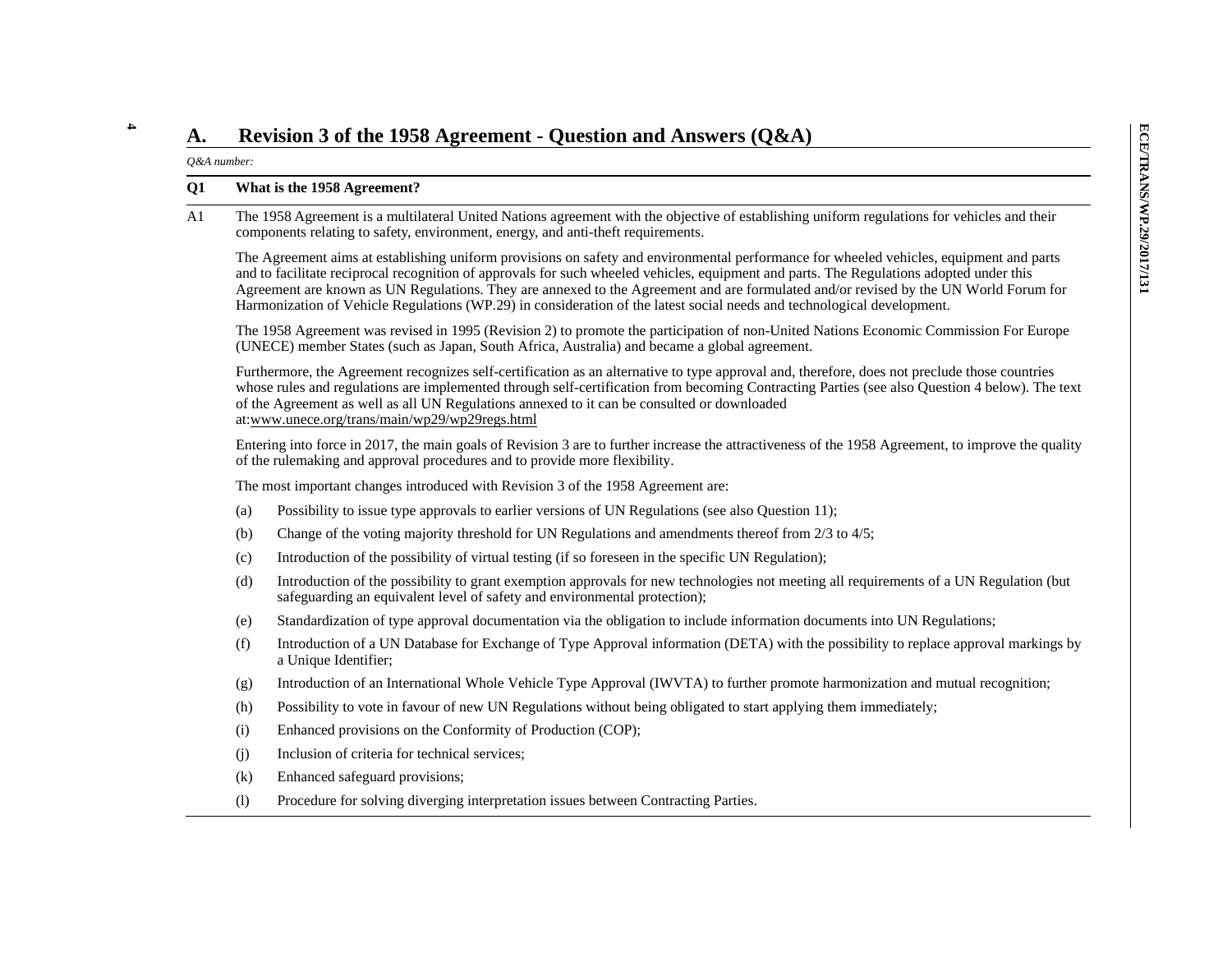#### *Q&A number:*

#### **Q2 What is the concept of mutual recognition under the 1958 Agreement?**

A2 The mutual recognition of approvals provided under the 1958 Agreement aims at facilitating the international trade of vehicles and their components. If a vehicle system, equipment or part is type approved according to a UN Regulation by any of the Contracting Parties to the 1958 Agreement (applying that particular UN Regulation), all other Contracting Parties who apply this same UN Regulation will recognize this approval. (The term "apply a UN Regulation" is explained in Question 5 below.)

This avoids repetitive testing and approval of vehicles and their components in various countries in which they are exported. It helps to reduce the time and costs of design, manufacture and approval as well as the entering into service of vehicles and their components.

Mutual recognition of approvals is the cornerstone of the 1958 Agreement. Under this concept, a Contracting Party that applies a UN Regulation is legally obliged to accept type approvals granted by another Contracting Party for that same UN Regulation. Article 3 of the 1958 Agreement clearly states that Contracting Parties shall not require any further testing, documentation, certification or marking concerning these type approvals (this obviously does not address specific documents e.g. for customs). The mutual recognition of approvals to a UN Regulation is applicable only for the Contracting Parties applying the same UN Regulation.

Revision 3 of the 1958 Agreement, however, provides for mutual recognition of type approvals based only on the latest version of a UN Regulation.

As explained in Question 13 below, Revision 3 of the 1958 Agreement foresees the possibility to grant type approvals to earlier versions of UN Regulations, with the consequential clarification that Contracting Parties will have the possibility, but not the obligation, to accept such type-approvals to an earlier version of UN Regulations they apply. However, Contracting Parties remain obliged to accept type approvals to the latest version of UN Regulations they apply. Details about further obligations to accept type-approvals to different versions may be specified in the transitional provisions of a UN Regulation.

### **Q3 What are the merits of joining the 1958 Agreement?**

A3 Countries joining the 1958 Agreement will benefit from a high efficiency in the development of regulations, including their continuous adaptation to technical progress, thereby ensuring high levels of safety and environmental protection.

Their industry will benefit from unified specifications for the design, construction and certification of new vehicles, thereby reducing costs, and will have access to a wider international market.

Their consumers will benefit from a larger choice in efficient, safe and environment friendly vehicles.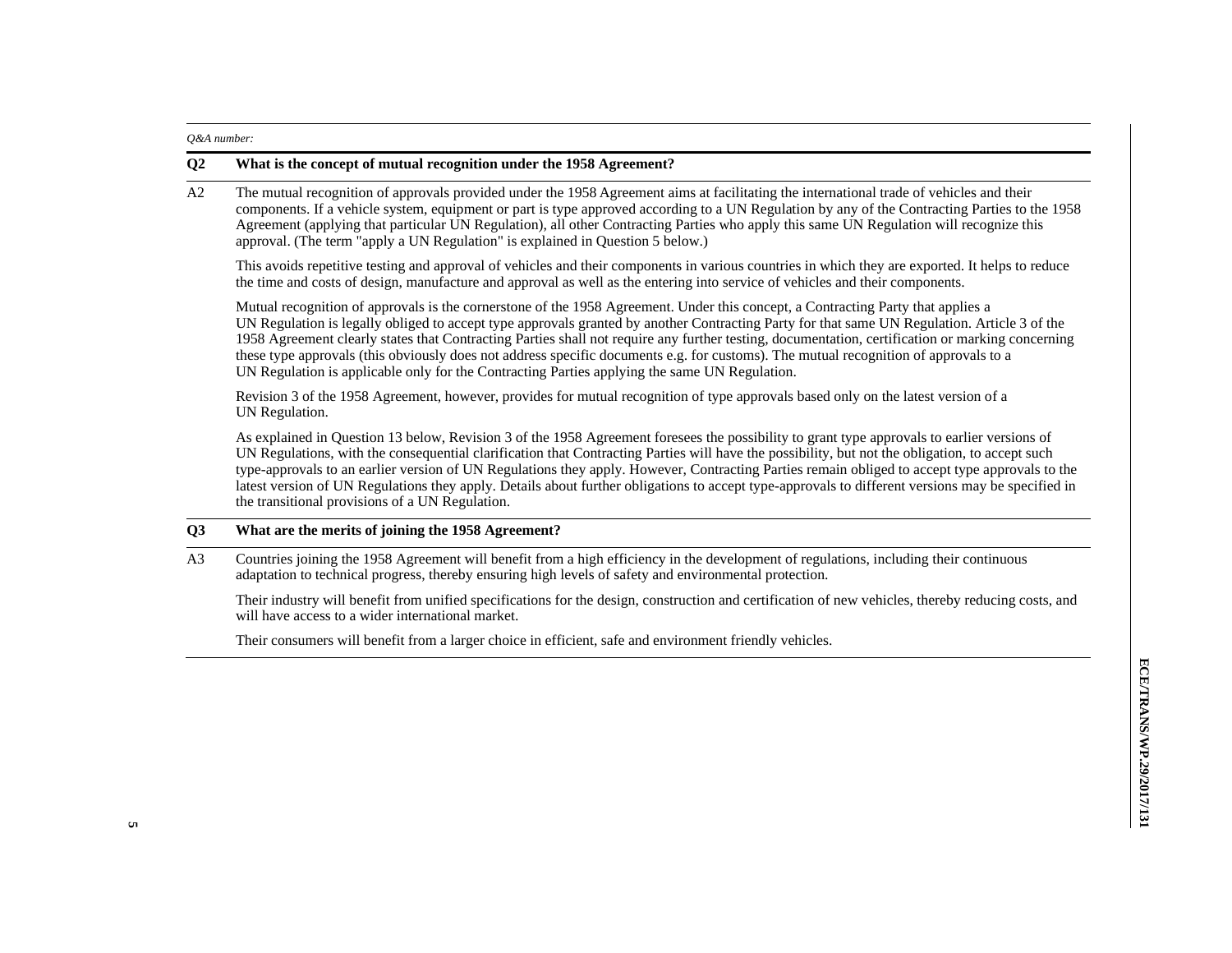26.4 number:<br> **Can a country using self-certification become a Contracting Party to the 1958 Agreement and apply UN Regulations?**<br>
The only obligation in such a case is that approval certificates are accepted as proof (if

UN Regulation it applies (for use of such approvals in other Contracting Parties).

### **Q5 What is the meaning of "applying" a UN Regulation? What are the rights and obligations of the Contracting Parties to the 1958 Agreement?**

A5 A Contracting Party that applies a UN Regulation has all the rights and obligations stipulated in the 1958 Agreement. It has the right to grant type-approvals in accordance with that UN Regulation and to vote on any further amendments to that UN Regulation. The only obligation for that Contracting Party is to accept valid type-approvals in accordance with that UN Regulation granted by another Contracting Party.

All Contracting Parties to the 1958 Agreement can participate in the elaboration of new UN Regulations and have the right to vote when the new UN Regulation is established.

If a Contracting Party choses to grant type approval:

(a) It has the obligation to verify that the products it has type-approved satisfy the arrangements for conformity of production (COP);

(b) It has the obligation, in the case the product it has type-approved does not comply with the UN Regulation, to ensure that all necessary steps are taken to restore conformity of production as rapidly as possible.

Furthermore, Revision 3 to the 1958 Agreement has added a new right, namely to grant (and accept) type-approvals under an earlier version of a UN Regulation (see also Question 13 below).

### **Q6 What are the voting rights for Contracting Parties?**

A6 When a new UN Regulation is put to vote, all Contracting Parties to the 1958 Agreement have the right to vote in either of the following ways;

(a) In favour of the new UN Regulation;

(b) Not in favour of the new UN Regulation; in the case where a Contracting Party does not want to apply the new UN Regulation when it enters into force, it is necessary for that Contracting Party to additionally send a notification to the Secretary-General of the United Nations;

Furthermore, Revision 3 to the 1958 Agreement gives the possibility of voting, namely

(c) In favour of the new UN Regulation without being obliged to start applying it immediately (i.e. the Contracting Party has the right to start applying a new UN Regulation at a later stage).

However, when it comes to amending an existing UN Regulation, only the Contracting Parties that are already applying that UN Regulation have the right to vote.

**6**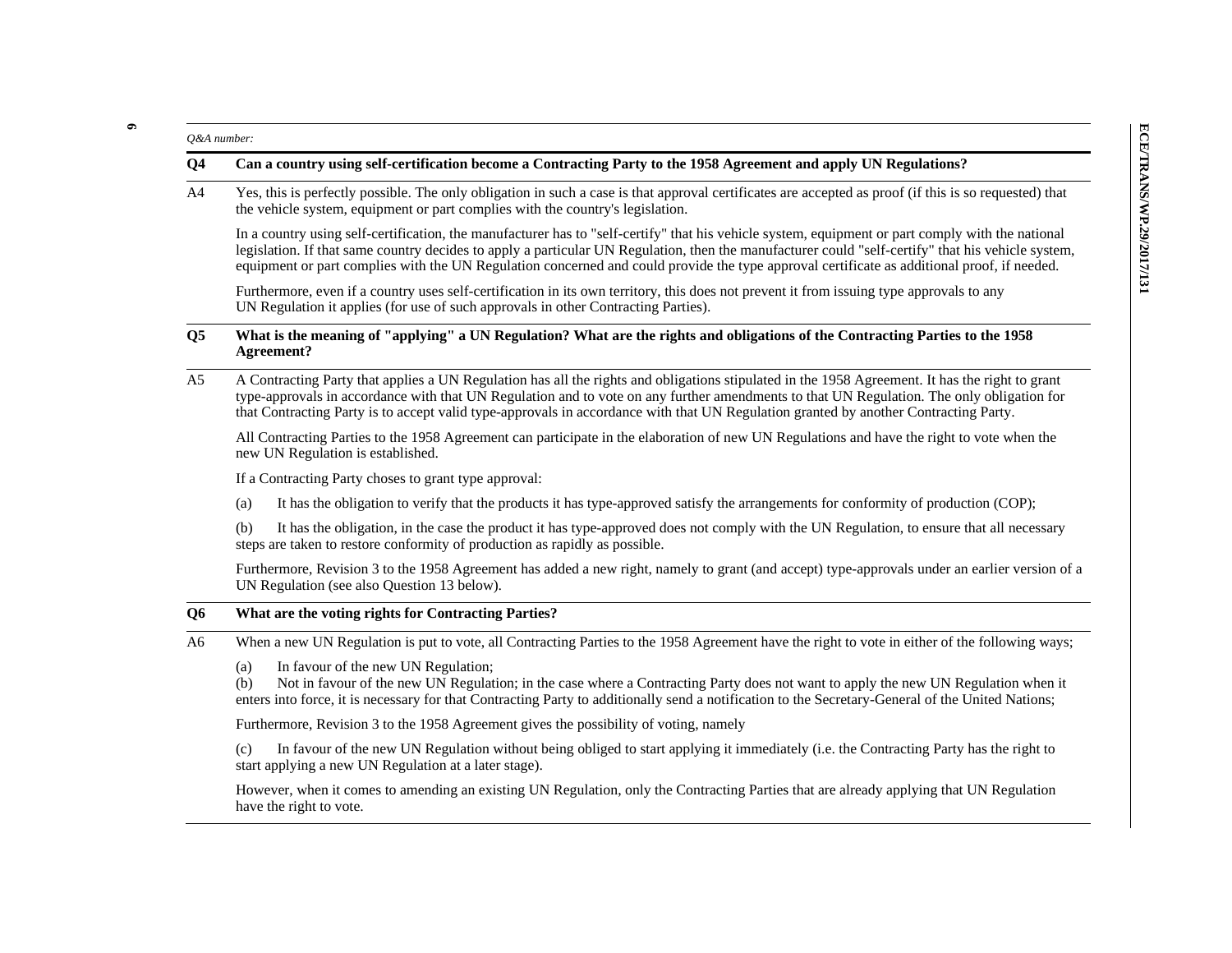#### *Q&A number:*

#### **Q7 Is it an obligation for a Contracting Party to the 1958 Agreement to grant type-approvals in accordance with a UN Regulation?**

A7 There is no strict obligation to do that: the Contracting Party applying a UN Regulation can decide not to grant type-approvals under that UN Regulation, and only to accept type-approvals issued by the other Contracting Parties applying that same UN Regulation.

When a Contracting Party decides to grant type-approvals in accordance with a UN Regulation it applies, it needs the required technical competence to do so, but does not need to possess its own testing facilities. For instance, an approval authority can designate and notify any third party technical service if the latter has the technical competence, and can conduct the tests in its test facilities.

Furthermore, a Contracting Party may even designate, as technical service in charge of verifying the technical conformity of vehicle systems, equipment or parts, an accredited laboratory of another Contracting Party. In that case, a foreign technical service carries out the tests and the final administrative type approval is granted by the country where the application for type-approval was submitted.

Finally, the technical service in charge of conducting the tests can do so in its own test facilities, or in other test facilities (e.g. those of the manufacturer) which applied for type-approval. In any such case, the technical service is responsible to verify that all testing is in conformity with the requirements of the UN Regulation concerned.

#### **Q8 Does a Contracting Party to the 1958 Agreement have to apply all UN Regulations?**

A8 No, a Contracting Party to the 1958 Agreement can "sign" (or "apply") the UN Regulations in which it is interested, but it is not an obligation. It may even not apply any of the UN Regulations.

When a country becomes a Contracting Party, it may declare that it is not bound by certain UN Regulations. A Contracting Party that does not intend to apply certain UN Regulations shall notify this to the Secretary-General of United Nations. In the absence of such notification, a new Contracting Party is considered as applying all UN Regulations in force at the time of its accession.

Furthermore, a Contracting Party can cease applying any UN Regulation at any time giving one year's notice. The type-approvals to that UN Regulation previously granted by that Contracting Party shall remain valid until their withdrawal. Such a withdrawal, however, is foreseen only if a manufacturer fails to meet its obligations. The cessation of application by a Contracting Party is not a reason for the withdrawal of type approvals.

### **Q9 Are UN Regulations legally binding?**

A9 A UN Regulation, after its entry into force, legally binds all those Contracting Parties that apply this UN Regulation.

However, the only obligation for such Contracting Parties is to recognize the type-approvals issued by any other Contracting Party, which also applies this UN Regulation. This means that the Contracting Party has the freedom to also accept vehicle systems, equipment or parts satisfying alternative requirements to those contained in the UN Regulation or even not to impose any requirements. It cannot, however, mandate any requirements differing from the UN Regulation it applies for issues covered by that UN Regulation (see also Question 10 below).

Furthermore, any Contracting Party which applies a UN Regulation may issue type-approvals according to that UN Regulation, provided it has the technical and administrative competence (see also Question 7 above).

Contracting Parties not applying a UN Regulation are not bound by any legal obligation related to the UN Regulation in question.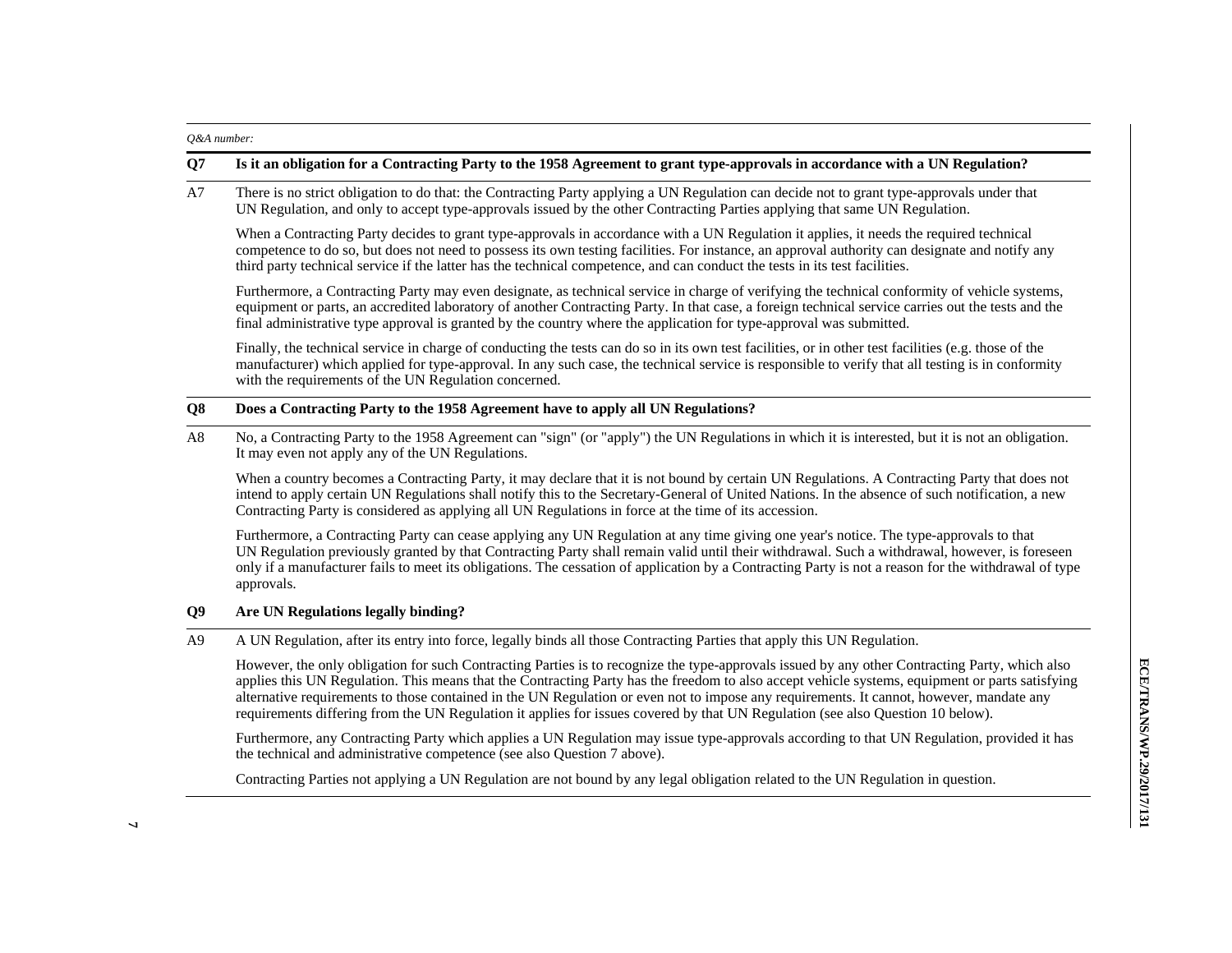26.4 number:<br>
2010 Are UN Regulations mandatory? Can alternative national requirements remain in place?<br>
2010 Are UN Regulations are not mandatory? Can alternative national requirements remain in place?<br>
2010 UN Regulatio

#### **Q11 How can Contracting Parties influence the development and the evolution of UN Regulations?**

A11 As noted in Question 6, any Contracting Party can vote on the development of new UN Regulations and on the subsequent amendments of those UN Regulations it applies.

Contracting Parties having a vested interest in a particular issue are strongly invited to actively participate in the various subsidiary bodies of WP.29, including any specific informal working groups on that subject. By such active participation, Contracting Parties can have a better influence on the legislative development and their input will be more than welcome.

### **Q12 Is it possible to use UN Regulations without being Contracting Party to the 1958 Agreement?**

A12 Any country, even one that is not a Contracting Party to the 1958 Agreement, is free to "use" UN Regulations by transposing their contents into its domestic law, or by simply accepting approvals granted according to these UN Regulations.

Acceding to the 1958 Agreement and applying the appropriate UN Regulation(s), however, has a number of additional advantages.

Only Contracting Parties to the 1958 Agreement can request another Contracting Party to take corrective actions in the case a product, typeapproved by that Contracting Party, is found to be non-complying. Furthermore, only Contracting Parties are entitled to contribute to the elaboration of new UN Regulations or their amendments and to cast a vote. They are, therefore, most able to influence the development of UN Regulations and their amendments to ensure that their particular position is taken into account.

#### **Q13 Is it possible to issue a type-approval under an earlier version of a UN Regulation? If yes, how does the mutual recognition of approvals take place?**

A13 Revision 3 of the 1958 Agreement foresees this possibility. All Contracting Parties applying a UN Regulation will have the possibility to grant type-approvals to any earlier version of that UN Regulation and can decide (but are not obliged) to accept such approvals at their national level. The only obligation in such a case is to also accept type-approvals granted in accordance with the latest version of the UN Regulation in question.

In the case a Contracting Party decides to accept an earlier version of a UN Regulation, it should notify the UN Secretariat accordingly to update the status document of the 1958 Agreement (document ECE/TRANS/WP.29/343/Rev.xx).

Any Contracting Party may decide to accept only type-approvals granted in accordance with the latest version of a UN Regulation.

Therefore, full mutual recognition of type-approvals is only guaranteed for those granted in accordance with the latest versions of a UN Regulation. In the case of type-approvals granted in accordance with an earlier version, wide international mutual recognition is perfectly

**8**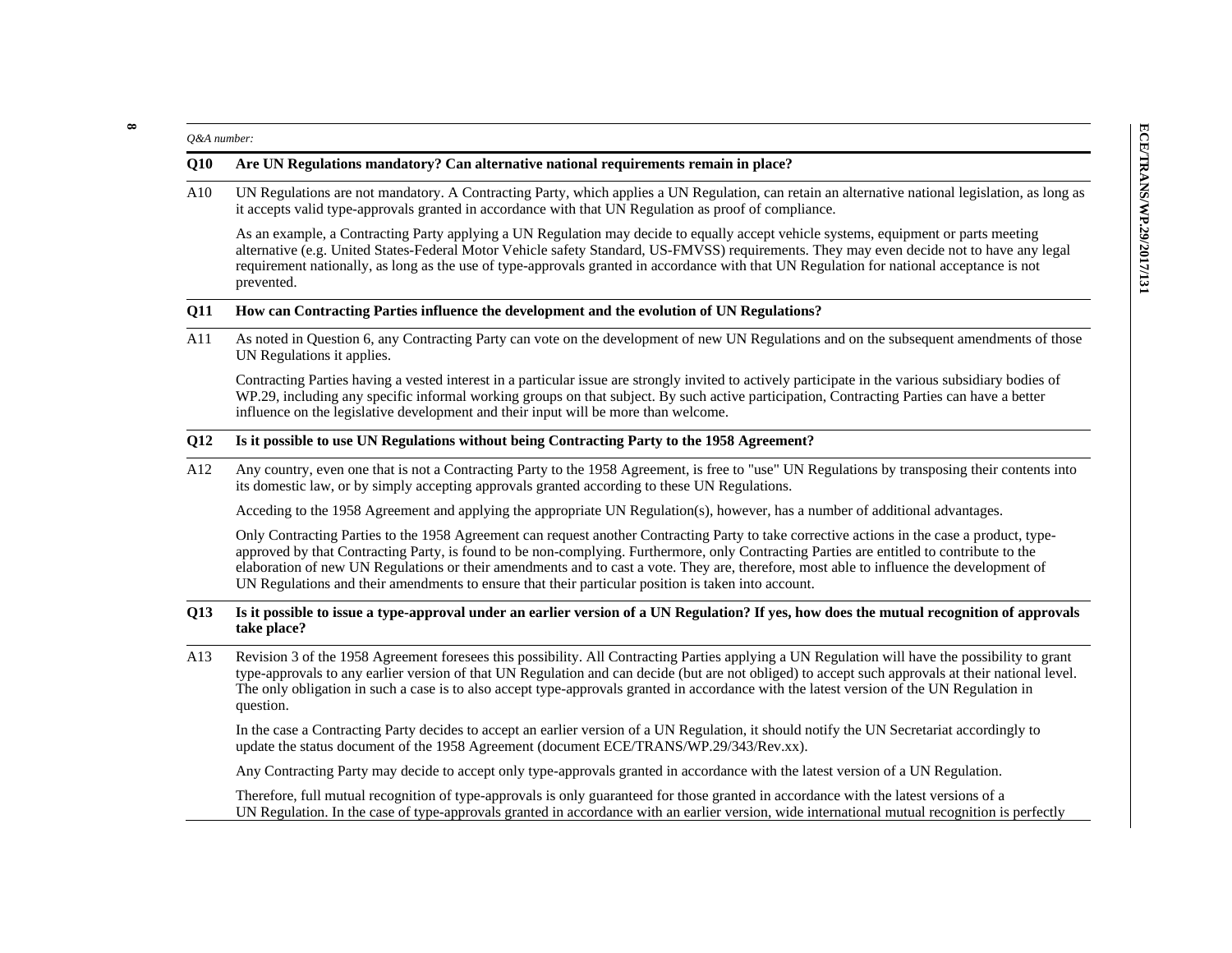#### *Q&A number:*

possible, but it is not guaranteed.

### **Q14 How can a Contracting Party gain access to an earlier version of a UN Regulation?**

A14 When a Contracting Party informs the secretariat of its intention to grant type-approvals pursuant to a former version of a UN Regulation, which is not publically available at the UN website, the secretariat will, as soon as feasible, make available on the UNECE website all relevant documentation (i.e. Revisions, Amendments and Corrigenda) related to that former version. In case these documents are only available on micro-fiche or as a paper document, a scanned copy will be made available.

### **Q15 What happens with UN Regulations and their amendments adopted under Revision 2 of the 1958 Agreement and with type-approvals granted prior to the entry into force of Revision 3 of the 1958 Agreement?**

A15 Type-approvals granted in accordance with individual UN Regulations prior to the entry into force of Revision 3 of the 1958 Agreement shall continue to be accepted by those Contracting Parties applying said UN Regulations, and this until the transitional provisions of later amendments to these UN Regulations so foresee.

Revision 3 of the 1958 Agreement foresees that type-approvals may be granted pursuant to earlier versions of a UN Regulation. Article 12, paragraph 4 in addition extends this possibility to UN Regulations and their amendments adopted under Revision 2 of the 1958 Agreement, even if the transitional provisions in the individual versions of the UN Regulation did not foresee this possibility. Consequently, Revision 3 of the 1958 Agreement will allow the granting of type-approvals to earlier versions of UN Regulations, even if these earlier versions were adopted under Revision 2 of the 1958 Agreement.

By default, after the entry into force of Revision 3 of the 1958 Agreement, its provisions apply as well to all actions (e.g. related to the frequency of conformity of production verifications by approval authorities or to the assessment and designation of technical services) concerning UN type-approvals granted prior to the entry into force of Revision 3 of the 1958 Agreement.

### **Q16 What is the Conformity of Production (COP) procedure?**

A16 Before granting a type-approval pursuant to a UN Regulation annexed to the 1958 Agreement, the type approval authority of a Contracting Party has to proceed to an initial assessment of the manufacturer's production plant, i.e. verify the existence of satisfactory arrangements and procedures (such as standard ISO 9001) for ensuring effective control so that vehicles, equipment or parts when in production conform to the approved type. The type-approval authority has to verify the existence of adequate arrangements and documented control plans, to carry out at specified interval tests or of associated checks necessary to verify continued conformity with the approved type, including, where applicable, the specific COP tests laid down in the applicable UN Regulation.

The type-approval authority that has granted type approval may verify, at any time, the conformity control methods applied in each production facility. The normal frequency of these verifications and the COP test procedure shall be consistent with the arrangements specified in the 1958 Agreement or according to COP provisions of the applicable UN Regulation annexed to the Agreement.

### **Q17 What happens when the production of a type-approved product is discontinued or stopped?**

A17 Discontinuation of production of a type-approved product does not entail the automatic withdrawal of the type-approval. As a general principle, UN type-approvals remain valid indefinitely (even though not necessarily subject to mutual recognition). As specified in Article 4 of the 1958 Agreement, type-approvals can be withdrawn in cases of non-conformity, but the discontinuation of the production is not a sufficient reason to